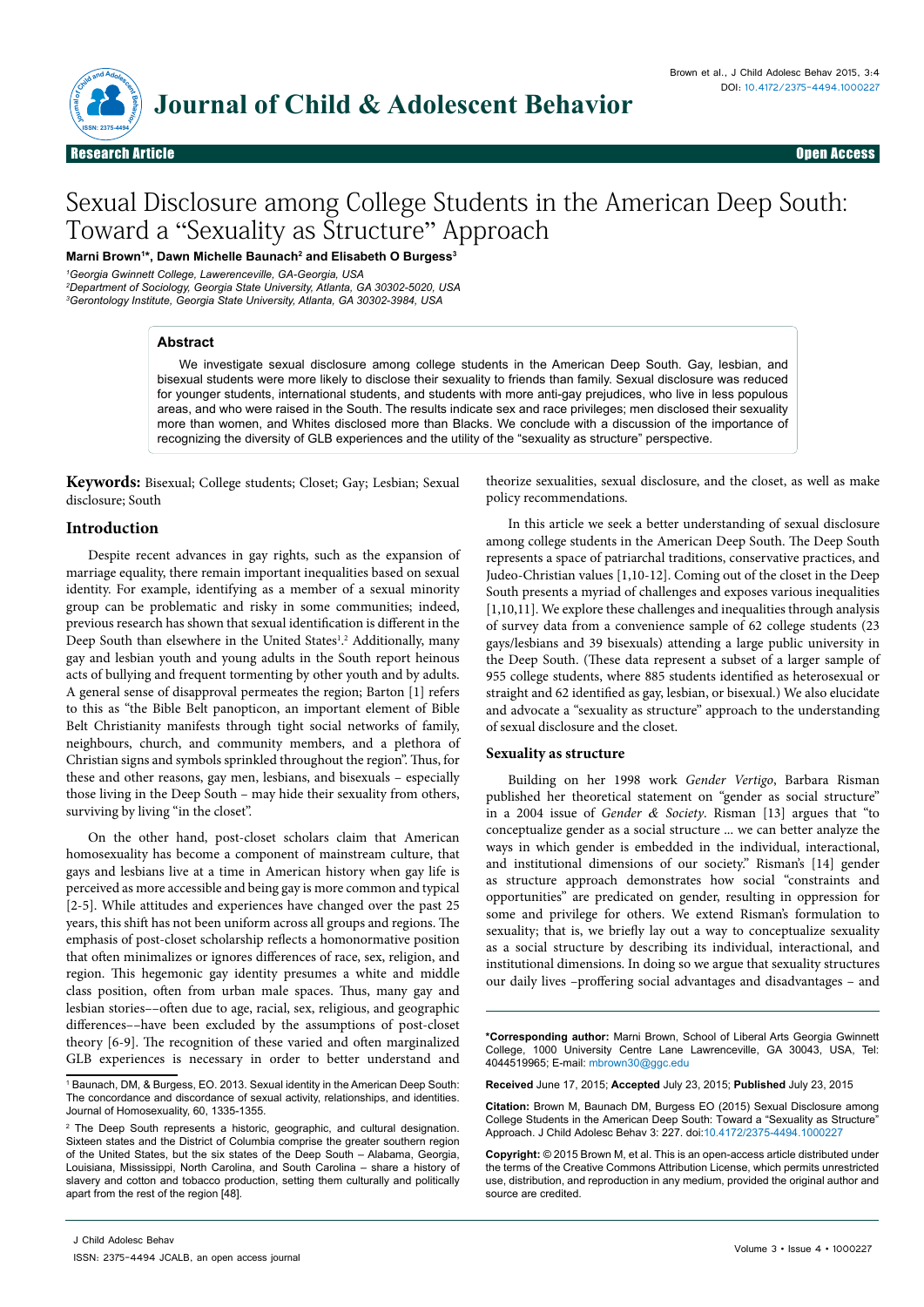plays out on these three dimensions.

To say that sexuality operates as social structure is to assert that opportunities and constraints are based on sexuality categories. Just as societal rewards and punishments are delineated by gender and racial/ethnic categories [13-15], rewards and punishments are also delineated on the grounds of sexual categories. A prime example can be found in the controversy over same-sex marriage, where access to a state-sanctioned institution and state and federal benefits is predicated on one's sexuality. Additionally, many states do not protect gay men, lesbians, bisexuals, transgender, and members of other sexual minority groups from employment or housing discrimination. Thus, in the contemporary United States, social opportunities and constraints are indeed based on sexual categories.

Moreover, the consequences of these sexuality-based opportunities and constraints can be seen at the three dimensions identified by Rismanindividual, interactional, and institutional. With the current project in mind, at the individual level a "sexuality as structure" approach allows us to investigate the ways that people form identities as gay, lesbian, bisexual, straight, etc. At the interactional level this approach allows us to focus on the exchanges between people that result in someone disclosing or not disclosing a sexual identity. And at the institutional level we can examine how law, ideologies, and organizational practices affix rewards and punishments to those sexual categories. Indeed, the closet is itself a social institution that impacts individual identifications and cultural interactions.

In other words, by formulating our project on these dimensions with an eye toward their structure, we seek to illuminate the inter-workings of this complex system of sexual inequalities. To do this we must be mindful of social context and how context shapes sexual disclosure. We must ask what social contexts constrain disclosure, and what contexts privilege it. Further, we must discern the social forces contributing to and structuring in their own right, these constraints and opportunities, risks and rewards, oppressions and privileges. Finally, by conceptualizing sexuality as structure and identifying how it operates across the three dimensions, we can use this information to locate points at which interventions can take place to lessen or eradicate inequalities [14].

#### **Sexual disclosure**

For many GLB individuals, sexual disclosure or "coming out of the closet" remains central to developing a positive sexual identity [16,17]. However, disclosure also affirms heterosexuality, because when someone claims a GLB identity in a heteronormative society, heterosexuality is being acknowledged as the expected and dominant sexuality [16,18]. Even so, by the  $21<sup>st</sup>$  century, more gay men, lesbians, and bisexuals are out the closet than ever before. Given this, post-closet scholars argue that the salience of gay identity had diminished [5] and with it, the closet has transformed. The closet has become "a strategy of accommodation and resistance which both reproduces and contests aspects of society organized around normative heterosexuality" [5]. Thus, the closet can be used as a safety measure for hiding from public and private prejudice, discrimination, and violence, but it also silences gay men, lesbians, and bisexuals [4,16,19]. So while the closet is a heteronormative tool used to control sexual minority group members [16], it is also a tool used by those same people to resist this control. The closet is multifaceted, representing both protection and oppression, both opportunity and constraint. Just how the closet is used and experienced depends on social context, in that certain locations and social institutions can make coming out perilous (but also empowering). College is one such location. College is a time in many young adults'

lives when adult sexual identities are formed, and colleges are common spaces in which GLB students disclose their sexuality to others [20- 22]. Because of this, college campuses have become more aware and knowledgeable of GLB students. Some colleges have liberal reputations and accepting climates that attract and support GLB students, while other colleges are conservative and unwelcoming [20,23,24]. Across different kinds of colleges, GLB student organizations, support/activist groups, and scholarly courses exist and are spreading. But at the same time, GLB students continue to report perceived and experienced hostility, discrimination, and harassment on college campuses [20- 22,25]. Upon disclosure, many GLB students encounter a "chilly" climate, often facing prejudice, ridicule, and discomfort [20-22]. While coming out in college is complicated, staying in the closet supports internalized prejudices, maintains a heterosexual identity, and can lead to feelings of anxiety and loneliness [3,4].

Disclosure is rarely easy. While it is eased in a supportive context [17], intersections of sex, race/ethnicity, age, religion, and geography complicate disclosure [8,26]. For example, sex-based differences in resources have historically privileged men's abilities to live outside of heterosexuality while limiting women's opportunities to do the same, so much so that "gayness" has usually been defined by white, middle class men [16,27-29]. In addition, ethnic minority men have described discriminatory experiences in identifying as gay and participating in the gay community and from their community of origin as well [7- 9,16,30-32]. And while GLB people from older generations faced more challenging social circumstances and negative reactions than current generations, among today's college students, disclosure may come easier with the maturity that accompanies age and experience [4,8,33-36].

Beyond the complications of sex, race/ethnicity, and age, religion and geography interact in the Deep South. The Deep South is a region dominated by a particularly conservative form of evangelical Protestantism. The conservative, evangelical religious climate of the Deep South is notoriously unwelcoming and unsupportive of GLB people and their disclosure.3 The confluence of political and religious conservatism in the region shapes views toward homosexuality, sending a message that homosexuals are inferior and immoral [1,12,31,35-37]. Indeed, anti-gay sentiments are so widely held in the Deep South that recent political campaigns have replaced the "race-baiting" of old with "gay-baiting" [38]. Many GLB people living in the rural South express feelings of shame, isolation, and lack of structural support, often using "the city" as a catalyst for their sexual discovery and disclosure [1,26,35,39-42].

#### **Hypotheses**

Based on the literature reviewed above, we forward the following six hypotheses.

H1: GLB students in the Deep South will report low levels of disclosure.

H2: Male GLB students will report more disclosure than female GLB students.

H3: White GLB students will report more disclosure than GLB students of other racial/ethnic groups.

H4: Older GLB students will report more disclosure than younger

#### Page 2 of 9

<sup>&</sup>lt;sup>3</sup> We do not mean to suggest that all of the Deep South and all Southerners are hostile to GLB people. Many GLB people live an "out life" in the Deep South and have warm and supportive relationships with their family and friends [12,31]. But on average, the culture of the Deep South and the attitudes of its residents tend to be more negative towards GLB people [1,10].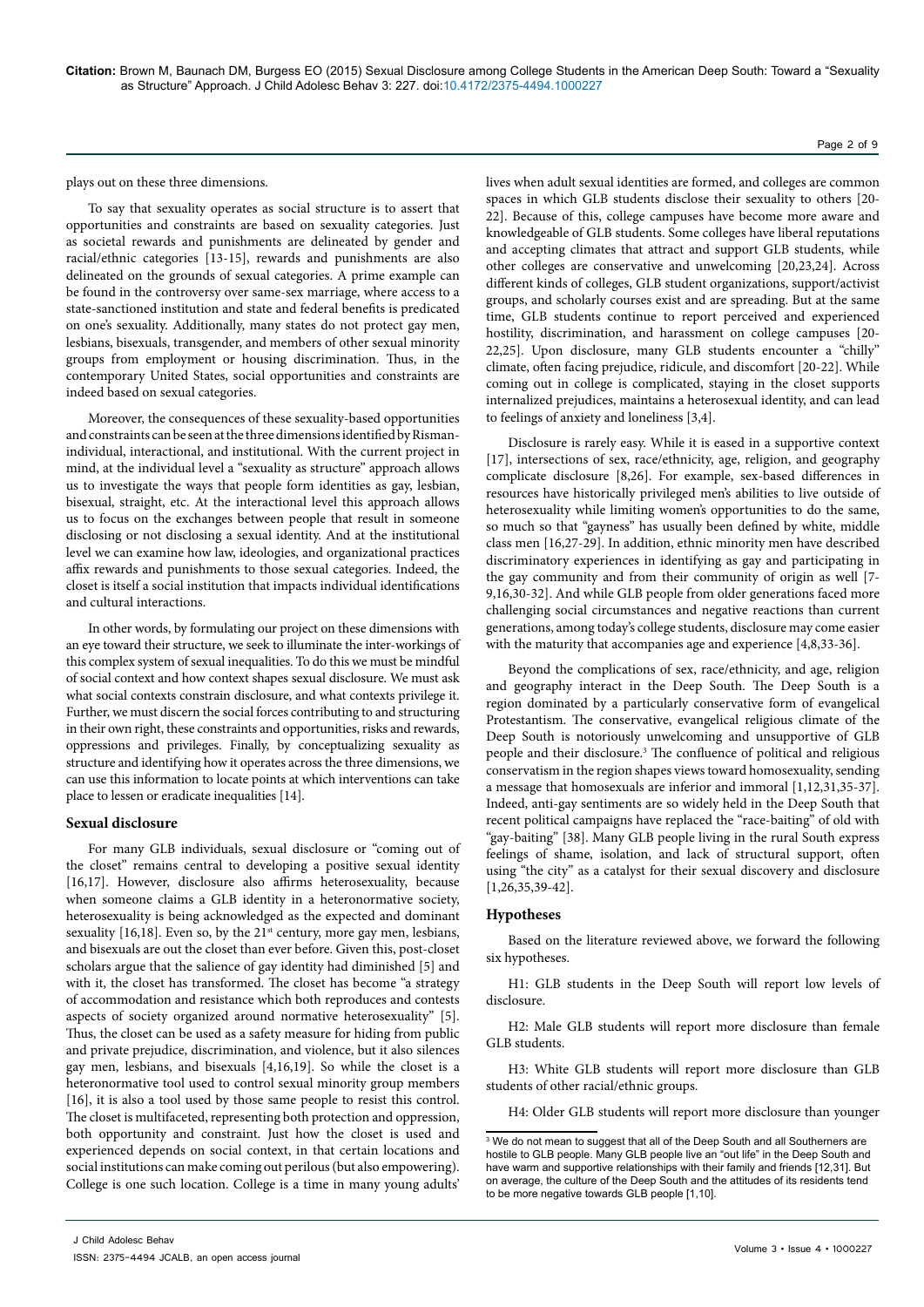#### GLB students.

H5: GLB students originally from less populous or more rural areas will report less disclosure than GLB students originally from more populous or urban areas.

H6: More religious GLB students and GLB students who hold more anti-gay prejudices will report less disclosure than less religious GLB students and GLB students who hold less anti-gay prejudices.

We also investigate sexual disclosure at the intersections of these characteristics and identities, but because of the complexity of possibilities, we refrain from hypothesizing anything more specific than the existence of interactional differences.

#### **Methods**

# **Procedures**

The data analysed in this article emanate from a larger project on the sexual attitudes and behaviours of college students at a large, urban university in the American Deep South. During the 2002 spring semester students in undergraduate sociology courses were asked to complete a 26-page, 440-item paper survey. The survey took approximately 45 minutes to complete; students received no course credit for their participation and no penalty for non-participation. Students were informed that their participation was voluntary and anonymous; they were also informed of their right to refuse at any point in time during the survey administration. Excluding one fraudulent survey and 24 refusals, we obtained a 97 percent completion rate. The university's IRB approved all research procedures.

In total, 955 students completed questionnaires. Here we limit our analyses to the 62 (6.5%) students who, when responding to the question "Do you consider yourself heterosexual, bisexual, gay, lesbian, or other", indicated that they were bisexual, gay, or lesbian. (Of the 955 students, over 93 percent or 885 students indicated that they were heterosexual). 4 Most of the remaining students identified as bisexual (62.9%, n=39); only one third identified as gay (21.0%, n=13) or lesbian (16.1%, n=10). All subsequent data descriptions refer to these 62 GLB students.

#### **Participants**

Only a few freshman (11.3%, n=7) and sophomores (19.4%, n=12) completed the survey; most of the GLB participants were either juniors (37.1%, n=23) or seniors (32.3%, n=20). Sixty six percent  $(n=41)$  was 4 Upon completion of data collection for the larger project, of which this article represents a piece, we were surprised to find so few students identifying as gay, lesbian, or bisexual. Although the university is located in the Deep South, the city in which the university is located is known for having one of the largest gay communities in the United States and for having the Largest Black gay community. Furthermore, the university itself is relatively "gay friendly," with an active GLBTQ student group, including a Gay Straight Alliance and Safe Zone spaces on campus, along with many GLBTQ faculty members. Although we expected more students to identify as gay, lesbian, or bisexual in our sample, because of the relative "gay friendliness" of the campus and the fact that sociology courses often attract students from oppressed groups, our data do exceed recent estimates of the size of the adult GLB population in the United States. Using data from multiple sources, Gates [49] estimates that 3.5 percent of American adults identify as GLB, with slightly more than half of that figure (1.8%) identifying as bisexual and nearly twice the number of gay men (1.1%) than lesbians (0.6%). We found 6.5 percent of southern college students identifying as GLB. We also found more students identifying as bisexual (4.1%) than as gay (1.4%) or lesbian (1.0%). The general patterning of responses, though, is not that different across our data and those summarized by Gates. Even so, we had to consider the possibility that our data were incomplete, that some students were so closeted that they would not even identify in an anonymous survey, and we have to admit that this could have happened. Another possibility is that some students with same-sex attractions do not use the labels of gay, lesbian, bisexual, etc. [29]. However, we do know that some, seemingly completely closeted students, did identify as gay, lesbian, or bisexual on the survey.

female, and 34 percent (n=21) was male. The students ranged in age from 18 to 41 (median=21). With a history as a "commuter school", the university enrolls many students of non-traditional college age; 25 percent (n=15) were 24 or older. Sixty three percent (n=39) of students was White; 27 percent (n=17) was Black. The six remaining students identified as Latino (1.6%, n=1), another racial/ethnic group (3.2%, n=2), or multiracial (4.8%, n=3). No one identified as Asian or Asian American. Eleven percent  $(n=7)$  of the GLB students indicated that they had been living outside of the United States at age 12. Yet, most (67.7%, n=42) had been living in the southern region of the United States at age 12. While a majority of the students resided in a large city (45.2%, n=28) or in a suburb of a large city (29.0%, n=18) at the time of the survey, they were a bit more evenly dispersed across the "size of place at age 12" categories. At the time of the survey, the modal religious affiliation was no religious affiliation (43.3%, n=26), although nearly one third (31.7%, n=19) identified as members of Protestant faiths. More GLB students indicated that they had been raised Protestant (40.3%, n=25) or Catholic (19.4%, n=12) than identified with those faiths at the time of the survey. On a nine-point scale indicating frequency of attendance at religious services, students fell toward the lower end of the scale (mean=3.6) for their current attendance but rated quite a bit higher for their attendance at the age of 12 (mean=6.2).

#### **Measures**

**Demographics:** For sex, participants were given two choices, male and female. Age at the respondent's last birthday was measured in years. Race or ethnicity was measured with seven categories: White or Caucasian, Black or African American, Hispanic or Latino, Asian or Asian American, American Indian or Native American, multiracial, or some other race/ethnicity.<sup>5</sup> Because over 90 Percent of the 62 GLB students indicated they were either White or Black; we limited some of the analyses to just these students.

**Religion:** Attendance at religious services ("current" at the time of the survey and at age 12) was measured with an ordinal variable, ranging from 1 (never) to 9 (more than once a week).

**Geography:** We asked students in what region they were living at 12 years of age: north, south, midwest, west, or outside of the United States. From this information we generated two dummy variables: living in the South at age 12 (1=yes) and living outside of the United States at age 12 (1=yes). Size of residence ("current" at the time of the survey and at age 12) was measured with an ordinal variable, ranging from 1 (rural area <10,000 population) to 8 (large city >1 million population).

**Internalized prejudice:** Herek's revised Attitudes Toward Lesbians and Gays (ATLG) scale was used to assess attitudes toward gay men and lesbians. The scale exhibited high internal consistency (Cronbach's alpha = 0.839). Higher values on the scale indicate greater sexual prejudice or more negative attitudes.

**Gay contact:** Four items were used to assess contact with other gay men, lesbians, and the gay community. Current contact was determined by asking; "Do you currently have any friends and/or family members that are gay or lesbian?" Previous contact was determined by asking; "When you were in high school, did you have any friends and/or family members that were gay or lesbian?" These items were coded as dummy variables ( $0=no$ ,  $1 = yes$ ). We asked the students to indicate if any of the gay men or lesbians they knew were their father, mother, son/daughter, sibling, grandparent, other family member, best friend, other friend,

<sup>5</sup> Even these race categories may be too broad. The "Latino" category combines people from different countries, cultures, and backgrounds. And the "African American" or "Black" categories collapse different groups of the African Diaspora.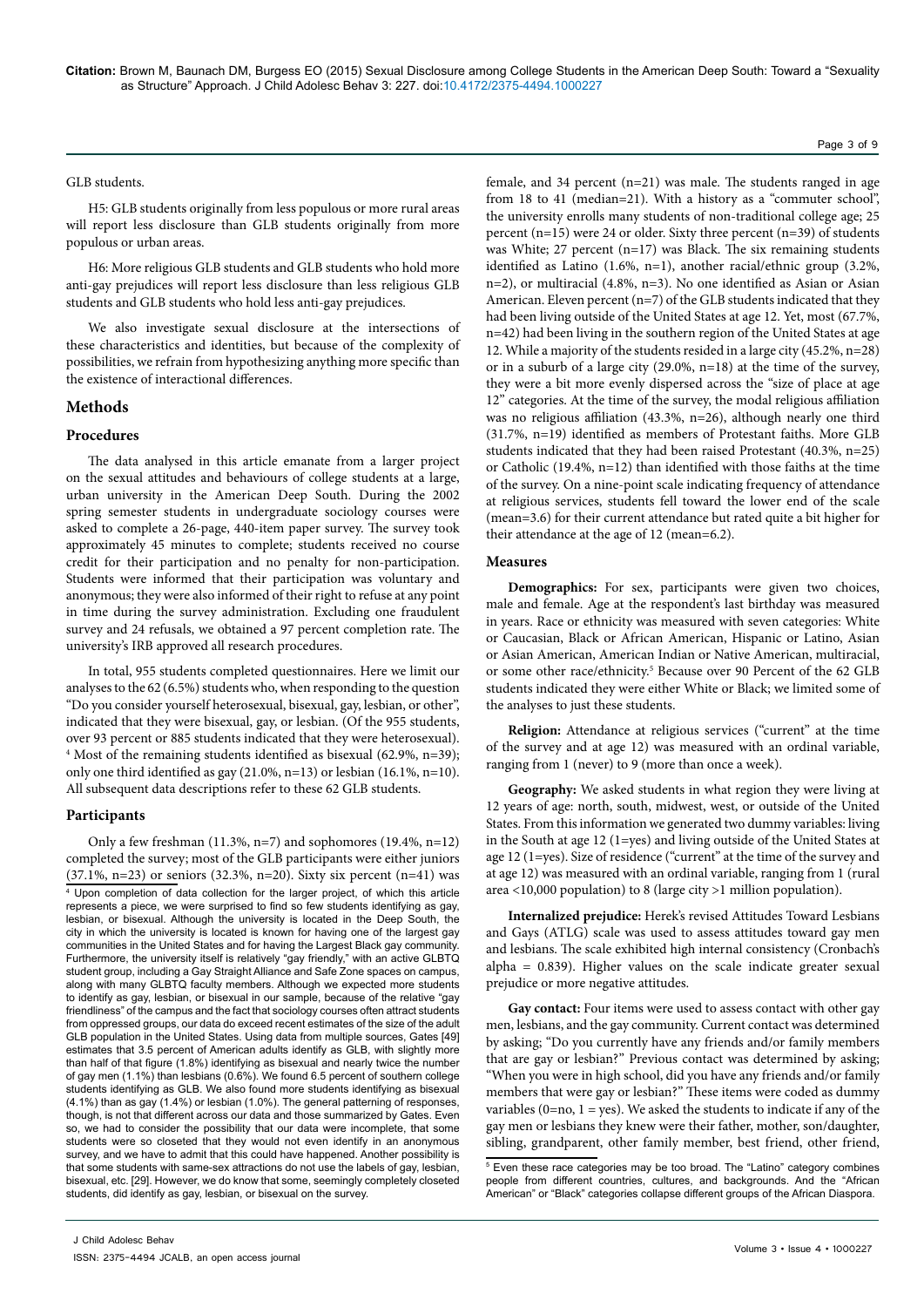co-worker, neighbour, other acquaintance, roommate, or "other". We summed these items to get a rough count of the number of gay men and lesbians known by the student. Contact with the gay community was determined by asking if the student had ever participated in any of eleven different items: going to a gay/lesbian/bisexual/transgender (GLBT)6 bar; attending a gay pride event; belonging to a GLBT organization (Human Rights Campaign, PFLAG, etc.); purchasing a GLBT publication (books, magazines, etc.); renting or purchasing a GLBT video; attending a commitment ceremony or wedding; taking a class or attended a seminar/talk specifically on GLBT issues; attending a drag show; attending a private party, event, or social function where GLBT people were in the majority; shopping at a GLBT-owned business; or displaying or wearing merchandise supportive of the GLBT community (bumper stickers, t-shirts, flags, etc.). We summed the number of items circled to create a scale (Cronbach's alpha=0.860) where higher values indicate more contact with, and greater integration or involvement in, the gay community.

**Sexual disclosure:** We asked students "To whom have you told of your sexual preference/orientation or have 'come out'? Father, mother, son(s) and/or daughter(s), sibling(s), grandparent(s), other family member(s), best friend, other friend(s) who are gay/lesbian/bisexual, other friend(s) who are not gay/lesbian/bisexual, co-worker(s), neighbour(s), other acquaintance(s) who are gay/lesbian/bisexual, other acquaintance(s) who are not gay/lesbian/bisexual, roommate, other, or none/no one." An exploratory principal components factor analysis of the 15 items (excluding the "none/no one" response) yielded a two factor solution (KMO msa=0.797); the varimax rotated solution identified a "disclosure to family" factor (eigen value=3.40) and a "disclosure to friends" factor (eigen value=3.56). Using this

<sup>6</sup> In this article we focus on the disclosure of gay, lesbian and bisexual students, not transgender students; we acknowledge that the disclosure experiences of transgender people may differ from gay students, from lesbian students and from bisexual students (just as each of these groups may differ from the others). However, in the section of the questionnaire assessing students' contact with the gay community, we included gay, lesbian, bisexual, and transgender people in the verbiage. We retain that language here so that readers may determine for themselves if that inclusion may have affected the results.

|                                       | Total<br>$(\% )$ | <b>Sex</b>      |               | Race             |                     |
|---------------------------------------|------------------|-----------------|---------------|------------------|---------------------|
| Student is "out" to                   |                  | Male<br>$(\% )$ | Female<br>(%) | White<br>$(\% )$ | <b>Black</b><br>(%) |
| <b>Father</b>                         | 29.03            | 38.10           | 24.39         | 33.33            | 11.77               |
| <b>Mother</b>                         | 41.94            | 47.62           | 39.02         | 43.59            | 35.29               |
| Son(s) or Daughter(s)                 | 0.00             | 0.00            | 0.00          | 0.00             | 0.00                |
| Sibling(s)                            | 37.10            | 38.10           | 36.59         | 43.59            | 17.65               |
| Grandparent(s)                        | 11.29            | 19.05           | 7.32          | 7.69             | 11.76               |
| <b>Other Family Member(s)</b>         | 27.42            | 38.10           | 21.95         | 23.08            | 23.53               |
| <b>Best Friend</b>                    | 75.81            | 71.43           | 78.05         | 76.92            | 64.71               |
| Other GLB Friend(s)                   | 83.87            | 85.71           | 82.93         | 87.18            | 70.59               |
| <b>Other NonGLB Friend(s)</b>         | 72.58            | 76.19           | 70.73         | 74.36            | 58.82               |
| Coworker(s)                           | 53.23            | 57.14           | 51.22         | 58.97            | 29.41               |
| Neighbor(s)                           | 20.97            | 23.81           | 19.51         | 17.95            | 17.65               |
| <b>Other GLB Acquaintance(s)</b>      | 62.90            | 76.19           | 56.10         | 64.10            | 52.94               |
| <b>Other NonGLB Acquaintance(s)</b>   | 50.00            | 57.14           | 46.34         | 51.28            | 35.29               |
| Roommate(s)                           | 45.16            | 38.10           | 48.78         | 51.28            | 17.65               |
| Other(s)                              | 8.07             | 9.52            | 7.32          | 7.69             | 5.88                |
| No One                                | 6.45             | 4.76            | 7.32          | 5.13             | 11.76               |
| <b>Total Number of Family Members</b> | 1.47             | 1.81            | 1.29          | 1.51             | 1.00                |
| <b>Total Number of Friends</b>        | 4.65             | 4.86            | 4.54          | 4.82             | 3.47                |
| <b>Total Number</b>                   | 6.19             | 6.76            | 5.90          | 6.41             | 4.53                |

**Table 1:** Sexual disclosure by sex and race.

|                                     | Total   |             | <b>Sex</b>               | Race                |                     |
|-------------------------------------|---------|-------------|--------------------------|---------------------|---------------------|
| Student is not "out" to             | $(\% )$ | Male<br>(%) | <b>Female</b><br>$(\% )$ | <b>White</b><br>(%) | <b>Black</b><br>(%) |
| <b>Father</b>                       | 54.10   | 61.90       | 50.00                    | 48.72               | 76.47               |
| Mother                              | 39.34   | 33.33       | 42.50                    | 35.90               | 47.06               |
| Son(s) or Daughter(s)               | 8.33    | 9.52        | 7.69                     | 2.63                | 23.53               |
| Sibling(s)                          | 39.34   | 42.86       | 37.50                    | 30.77               | 58.82               |
| Grandparent(s)                      | 57.38   | 61.90       | 55.00                    | 53.85               | 64.71               |
| <b>Other Family Member(s)</b>       | 52.46   | 52.38       | 52.50                    | 51.28               | 58.82               |
| <b>Best Friend</b>                  | 8.20    | 0.00        | 12.50                    | 5.13                | 17.65               |
| Other GLB Friend(s)                 | 3.33    | 0.00        | 5.13                     | 0.00                | 11.76               |
| <b>Other NonGLB Friend(s)</b>       | 9.84    | 4.76        | 12.50                    | 7.69                | 17.65               |
| Coworker(s)                         | 24.59   | 28.57       | 22.50                    | 15.38               | 47.06               |
| Neighbor(s)                         | 26.67   | 30.00       | 25.00                    | 23.08               | 37.50               |
| <b>Other GLB Acquaintance(s)</b>    | 9.84    | 4.76        | 12.50                    | 5.13                | 23.53               |
| <b>Other NonGLB Acquaintance(s)</b> | 21.67   | 19.05       | 23.08                    | 15.79               | 35.29               |
| Roommate(s)                         | 13.11   | 14.29       | 12.50                    | 7.69                | 23.53               |
| Other(s)                            | 9.84    | 14.29       | 7.50                     | 5.13                | 5.88                |
| No One                              | 19.67   | 19.05       | 20.00                    | 23.08               | 11.76               |
| <b>Total Number</b>                 | 3.76    | 3.90        | 3.68                     | 2.95                | 5.75                |

Page 4 of 9

**Table 2:** Sexual non-disclosure by sex and race.

information as a guide, we created a variable indicating disclosure to family members by summing the father, mother, sons/daughters, siblings, grandparents, or other family members items (Cronbach's alpha=0.831). We also created a variable indicating disclosure to friends by summing the best friends, gay/lesbian/bisexual friends, non-gay/ lesbian/bisexual friends, co-workers, neighbours, gay/lesbian/bisexual acquaintances, non-gay/lesbian/bisexual acquaintances, roommates, and others items (Cronbach's alpha=0.800). Finally, a total disclosure variable was created by summing all 15 items (Cronbach's alpha=0.868).

**Sexual non-disclosure:** We also asked students "To whom have you avoided telling your sexual preference/orientation or 'coming out'?" The response categories for the sexual disclosure question were repeated for this item. We then summed the 15 non-disclosure items, again ignoring the last "none/no one" category, to create the non-disclosure summary variable (Cronbach's alpha=0.866).

#### **Results**

GLB students had disclosed their sexuality to approximately six of the (types of) people we listed and that most of these people were friends and not family members (Table 1). On average, students had disclosed to one and a half family members and three times that number, over four and a half, of friends. Among the different kinds of friend-relationships, students were most likely to disclose to other GLB friends, best friends, other non-GLB friends, and other GLB acquaintances. Not surprisingly, they were more likely to disclose to GLB friends or acquaintances than to non-GLB friends or acquaintances. Among the different kinds of familyrelationships, students indicated that they were most likely to disclose to their mothers and siblings and were least likely to disclose to fathers, other family members and grandparents. None of our students had disclosed to their own sons or daughters, but only four of the 62 students had children of their own (most of these children were young – ranging in age from one to four; the oldest children were eight and 11). While the students disclosed more often to their mothers than to other family members, they were also less likely to disclose to their mothers than to almost any kind of friend, except neighbours and "others" (Table 1).

We found several key sex and race differences in the patterns of disclosure. Men reported higher average levels of disclosure than

Volume 3 • Issue 4 • 1000227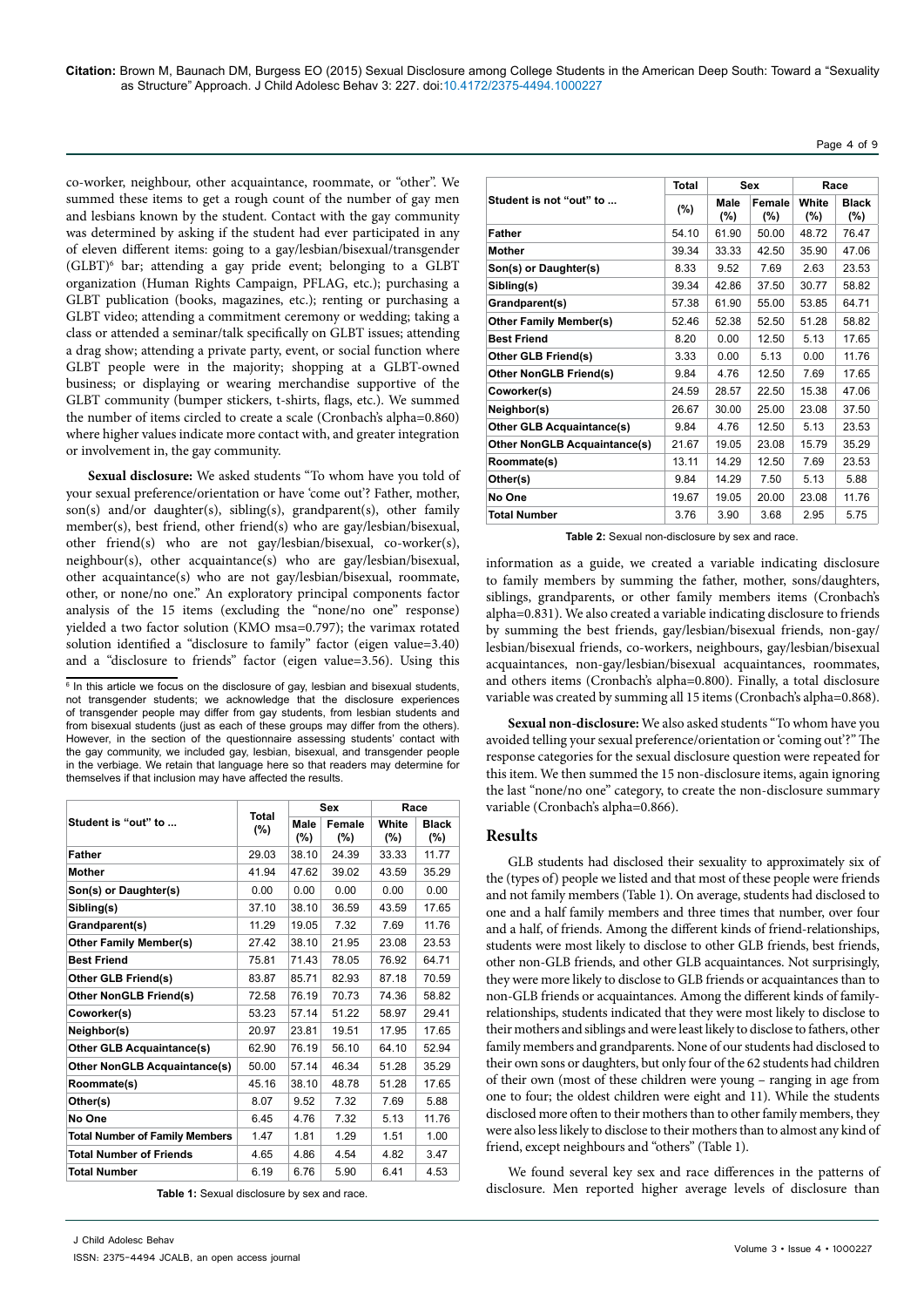|  | ıΑ<br>m |  | ΩT |  |
|--|---------|--|----|--|
|--|---------|--|----|--|

|                                     | Age  | Size of<br><b>Residence</b><br>at 12 | Current<br>Size of<br><b>Residence</b> | <b>Southern</b><br><b>Residence</b><br>at 12 | Foreign<br><b>Residence</b><br>at 12 | <b>Religious</b><br>Attendance<br>at 12 | Current<br><b>Religious</b><br><b>Attendance</b> | Internalized<br>Prejudice |
|-------------------------------------|------|--------------------------------------|----------------------------------------|----------------------------------------------|--------------------------------------|-----------------------------------------|--------------------------------------------------|---------------------------|
| <b>Sexual Disclosure (Total)</b>    | 0.26 | 0.22                                 | 0.21                                   | $-0.08$                                      | $-0.12$                              | 0.24                                    | 0.03                                             | $-0.36$                   |
| <b>Male</b>                         | 0.46 | 0.08                                 | 0.12                                   | $-0.21$                                      | $-0.05$                              | 0.32                                    | 0.03                                             | $-0.59$                   |
| Female                              | 0.19 | 0.3                                  | 0.3                                    | $-0.02$                                      | $-0.12$                              | 0.19                                    | $\Omega$                                         | $-0.27$                   |
| White                               | 0.2  | $-0.08$                              | 0.24                                   | 0.19                                         | $-0.39$                              | 0.35                                    | 0.2                                              | $-0.44$                   |
| <b>Black</b>                        | 0.27 | 0.38                                 | 0.25                                   | $-0.36$                                      | 0.11                                 | $-0.07$                                 | $-0.11$                                          | $-0.07$                   |
| <b>Sexual Disclosure to Family</b>  | 0.31 | 0.08                                 | 0.08                                   | $-0.07$                                      | $-0.04$                              | 0.23                                    | 0.06                                             | $-0.31$                   |
| Male                                | 0.48 | $-0.02$                              | 0.03                                   | $-0.25$                                      | 0.15                                 | 0.24                                    | 0.05                                             | $-0.28$                   |
| Female                              | 0.26 | 0.15                                 | 0.14                                   | $\Omega$                                     | $-0.07$                              | 0.22                                    | 0.03                                             | $-0.31$                   |
| White                               | 0.29 | $-0.11$                              | 0.17                                   | 0.11                                         | $-0.26$                              | 0.31                                    | 0.23                                             | $-0.33$                   |
| <b>Black</b>                        | 0.18 | 0.24                                 | 0.11                                   | $-0.39$                                      | 0.35                                 | 0                                       | $-0.04$                                          | $-0.15$                   |
| <b>Sexual Disclosure to Friends</b> | 0.15 | 0.25                                 | 0.25                                   | $-0.04$                                      | $-0.14$                              | 0.2                                     | $\Omega$                                         | $-0.34$                   |
| Male                                | 0.33 | 0.08                                 | 0.13                                   | $-0.12$                                      | $-0.17$                              | 0.33                                    | 0.02                                             | $-0.67$                   |
| Female                              | 0.07 | 0.34                                 | 0.35                                   | $-0.01$                                      | $-0.12$                              | 0.14                                    | $-0.03$                                          | $-0.21$                   |
| White                               | 0.08 | $-0.04$                              | 0.23                                   | 0.25                                         | $-0.39$                              | 0.33                                    | 0.15                                             | $-0.43$                   |
| <b>Black</b>                        | 0.21 | 0.34                                 | 0.26                                   | $-0.29$                                      | $-0.05$                              | $-0.12$                                 | $-0.15$                                          | $-0.06$                   |

**Table 3:** Bivariate correlations of sexual disclosure and non-disclosure by sex and race.

women, and men were more likely than women to disclose to nearly every kind of relationship we listed, particularly to family. Specifically, men were more likely than women to disclose to their fathers, mothers, grandparents, other family members, other GLB acquaintances, and other non-GLB acquaintances; while women were more likely to disclose to best friends and roommates. Narrowing our focus slightly to the students who identified as White or Black (temporarily ignoring the six students who identified differently), we found that White students reported greater disclosure on average than Black students. Moreover, the race differences in disclosure exceeded the sex differences. Whites were more likely than Blacks to disclose to nearly every kind of relationship we listed, except to grandparents and other family members. Finally, Table 1 also shows that while nearly 6.5 percent, or four, of our students indicated that they had disclosed their sexuality to absolutely no one, women were more likely than men and Blacks were more likely than Whites to have disclosed to no one, or presumably to be completely closeted.

On average, non-disclosure was less common than disclosure (Table 2), students avoided disclosing to fewer than four (types of) people. Non-disclosure was more common with family-relationships than with friend-relationships. In fact, students reported that they were most likely to non-disclose to grandparents, fathers, or other family members. Race patterns in non-disclosure were similar to disclosure; just as Black students were less likely than White students to disclose their sexuality; Black students were more likely than White students not to disclose their sexuality to others. The sex differences in Table 2 are a little more complicated. In Table 1 men were more likely than women to disclose their sexuality to most people, but in Table 2 men were also more likely than women to non-disclose to some people as well – particularly fathers (Table 2).

In Table 3 we present the correlations of age, geography, religion, and prejudice with the summary measures of sexual disclosure (to all, to family, and to friends). Students' quantity of disclosure was positively associated with age, size of residence, and childhood religiosity. Older students, students who lived in more populous areas (both at age 12 and at the time of the survey), and students who attended religious services more frequently at age 12 had disclosed their sexuality to more people. Childhood southern and foreign residence and internalized prejudice were negatively associated with disclosure; students who lived in the south at age 12, who lived outside of the United States at age 12, and

who held more negative attitudes toward homosexuality had disclosed their sexuality to fewer people. The quantity of disclosure to family members reflected fewer relationships of any note. Older students and students who attended religious services more frequently at 12 had disclosed their sexuality to more family members; students who expressed more internalized prejudice had disclosed their sexuality to fewer family members. Students' disclosure to friends replicates the relationships seen with the total disclosure variable.

As in Tables 1 and 2, we also present the correlations of age, geography, religiosity, and prejudice with disclosure, controlling for sex and race. Age's positive associations with sexual disclosure (to all, to family, and to friends) were much stronger for men than for women.

|                                     | Gay<br><b>Friends</b><br>in H.S. | Current<br>Gay<br><b>Friends</b> | <b>Number</b><br>οf<br>Gay<br><b>Friends</b> | Gay Com-<br>munity<br>Contact |
|-------------------------------------|----------------------------------|----------------------------------|----------------------------------------------|-------------------------------|
| <b>Sexual Disclosure (Total)</b>    | 0.41                             | 0.08                             | 0.56                                         | 0.73                          |
| Male                                | 0.53                             | $-0.33$                          | 0.54                                         | 0.55                          |
| Female                              | 0.36                             | 0.25                             | 0.59                                         | 0.81                          |
| White                               | 0.32                             | 0.00                             | 0.44                                         | 0.71                          |
| <b>Black</b>                        | 0.49                             | 0.14                             | 0.61                                         | 0.62                          |
| <b>Sexual Disclosure to Family</b>  | 0.19                             | $-0.07$                          | 0.46                                         | 0.64                          |
| Male                                | 0.34                             | $-0.41$                          | 0.46                                         | 0.43                          |
| Female                              | 0.11                             | 0.08                             | 0.46                                         | 0.74                          |
| White                               | 0.09                             | $-0.17$                          | 0.41                                         | 0.67                          |
| <b>Black</b>                        | 0.29                             | 0.00                             | 0.42                                         | 0.37                          |
| <b>Sexual Disclosure to Friends</b> | 0.47                             | 0.17                             | 0.52                                         | 0.64                          |
| Male                                | 0.52                             | $-0.21$                          | 0.42                                         | 0.50                          |
| Female                              | 0.46                             | 0.33                             | 0.59                                         | 0.71                          |
| White                               | 0.41                             | 0.13                             | 0.37                                         | 0.59                          |
| <b>Black</b>                        | 0.50                             | 0.17                             | 0.60                                         | 0.62                          |

**Table 4:** Bivariate correlations of sexual disclosure and non-disclosure with GLB contact.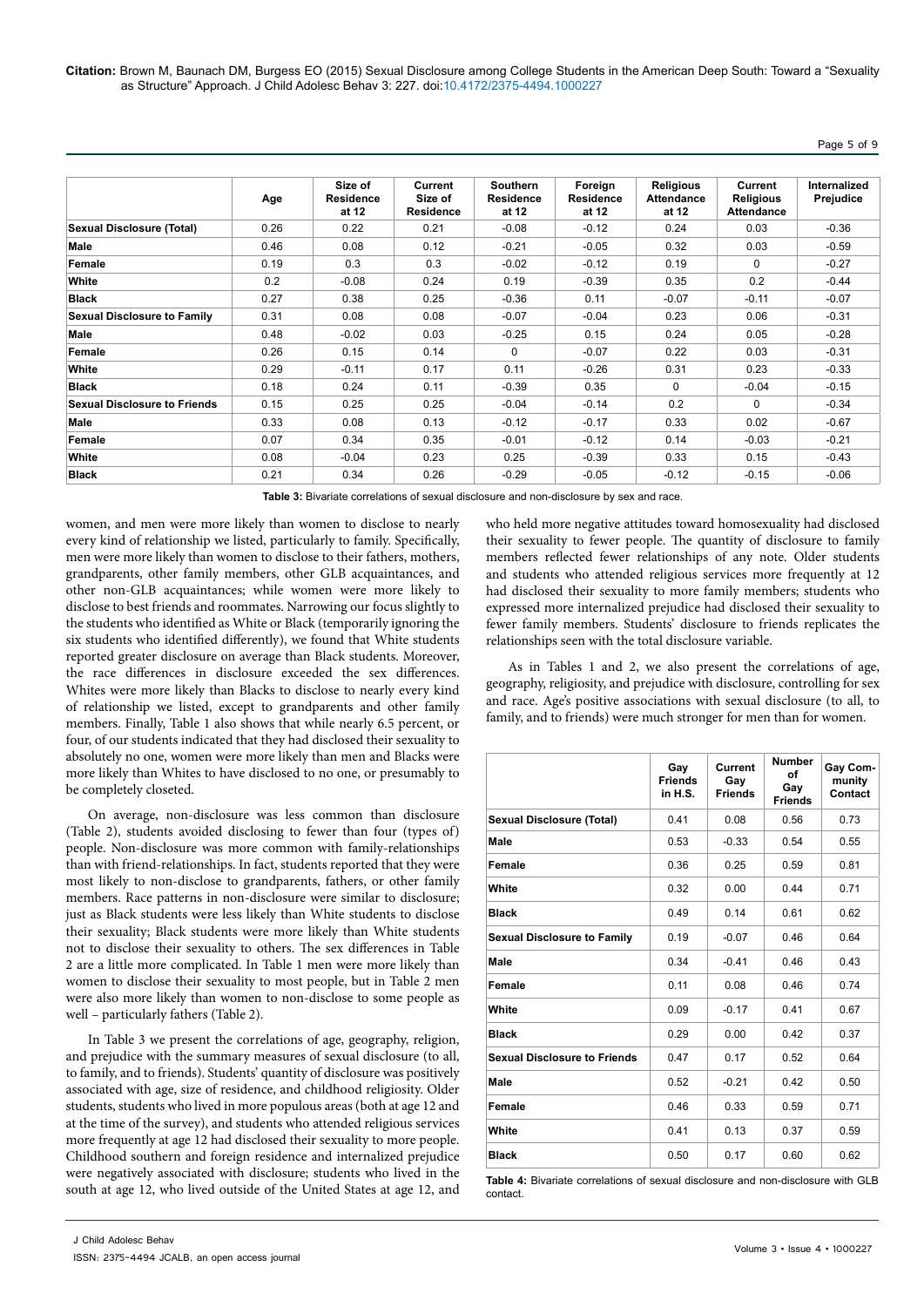Religious attendance at age 12 behaved similarly, exhibiting stronger, positive associations with disclosure (to all and to friends) for men than women. Size of residence (at age 12 and at the time of the survey) had a stronger positive association with disclosure (to all, to family, and to friends) for women than men. Living in the south at age 12 had stronger negative associations with disclosure (to all, to family, and to friends) for men than women. Living outside of the United States at age 12 reduced total disclosure more strongly for women than men, increased family disclosure for men while decreasing it for women, and reduced friend disclosure more strongly for men than women. Internalized prejudice reduced disclosure for everyone, but did so more strongly for men's disclosure (to all and to friends).

Several race differences were also found in Table 3. Age had stronger positive associations with total disclosure and friend disclosure for Black students than White students and a stronger positive association with family disclosure for White students. Current size of residence did not have different associations with disclosure across race categories, but size of residence at age 12 did. The original positive associations between disclosure (to all, to family, and to friends) and size of residence at 12 applied to Black students but not White students. Somewhat similarly, the original negative association between southern residence at 12 and disclosure applied to Black students; for White students, southern residence at 12 increased disclosures. Foreign residence at age 12 was associated with less disclosure (to all, to family, and to friends) for White students, but more disclosure (to all and to family) for Black students. Religiosity, either at 12 or at the time of the survey, was more strongly associated with more disclosure (to all, to family, and to friends) for White students; for Black students religiosity was associated with less disclosure (to all and to friends). Internalized prejudice was associated with less disclosure (to all, to family, and to friends) for White students – for Black students the association was quite weak (Table 4).

The final stage of our investigation into sexual disclosure in the Deep South looked into the contact the GLB students had with the gay community. This analysis permits us to look at the relationship between disclosures – the extent to which the GLB students were closeted in heterosexual society – and isolation – the extent to which the GLB students were connected to the gay community. Overall, greater gay contact was associated with more disclosure, or conversely, less disclosure (being more closeted) was associated with less contact (more isolation). This general pattern held for knowing someone gay in high school, knowing more GLB people at the time of the survey, and having more kinds of contact with the gay community, although the associations with contact were a bit weaker for family disclosure. GLB contact at the time of the survey was associated with less disclosure (to all, to family, and to friends) for male students. For White students, knowing someone gay at the time of the survey had no association with total disclosure, a weak association with friend disclosure, but a negative association with family disclosure.

# **Discussion**

Gay, lesbian, and bisexual young adults in the American Deep South are not living "beyond the closet" [4]. Southern culture is a complex and often hostile climate, whether on or off campus, making disclosure a complicated process [1,10]. While only a few may be completely closeted, disclosing their sexuality to absolutely no one, most appear to make calculated use of the closet. The GLB college students we surveyed indicated that they carefully disclose and non-disclose their sexuality. The students were most likely to disclose their sexuality to friends and acquaintances – especially those that are gay, lesbian, or

bisexual themselves [23,34,43]. In fact, a majority of our GLB students were "out" to their friends, acquaintances, and co-workers. On the other hand, only a minority of participants were "out" to their family members, fewer than have been found in other research [44]. Typically, the students had disclosed to none, or at most just one, family member, usually their mother or a sibling [43-45]. Thus it seems that the southern closet is an institution dictated by social context and relationships, used by men and women and by Whites and Blacks alike [23,46]<sup>7</sup>. Even so, we found evidence supporting sex and racial differences; both male privilege and White privilege are exerted in sexual disclosure – in that, men were less closeted than women [29] and Whites were less closeted than Blacks. These findings confirm Hypotheses 2 and 3, but confirmation or refutation of Hypothesis 1 is more complicated – GLB students did report relatively low levels of disclosure to family but higher levels of disclosure to friends.

Other characteristics were also associated with sexual disclosure. Younger students, international students, students who lived in less populous areas, students who lived in the south as children, and students with more internalized anti-gay prejudices were more closeted, supporting Hypotheses 4 and 5. But here we found substantial sex and race differences. For example, age, a southern childhood, and internalized prejudice were more strongly related to men's disclosure than to women's, while urban or foreign residence was more strongly related to women's disclosure. Unexpectedly and contrary to part of Hypothesis 6, we found that greater childhood religiosity was associated with more disclosure; this relationship was also stronger for men than women. The explanation for this finding may be found in the students' religious beliefs at the time of the survey, or more precisely their nonbeliefs. Many of those students who were raised in more religious households seem to have abandoned their faiths as adults (perhaps because of their difficulty in reconciling their religious upbringing with their sexuality). Indeed, we found that the students' religiosity at the time of the survey was unrelated to their disclosure.

The sex differences discussed above were more matters of degree than of kind – age, geography, religiosity, and prejudice tended to be similarly related to men's and women's disclosure, but just more or less strongly depending on sex. The race differences were more matters of kind; many of the previously mentioned characteristics have opposite relationships with White or Black students' disclosure. Residence in southern, foreign, or more rural areas at age 12 was associated with less disclosure for White students but more disclosure for Black students. Religiosity increased disclosure for Whites but decreased it for Blacks [12,31,32]. White students may be able to resolve their religiosity with their sexuality better because they have affiliated with more liberal denominations as adults. Black students, however, may be more likely to remain affiliated with the same denomination, and the Black church can be notoriously anti-gay [51]. So, where more religious Black students were more closeted, more prejudiced White students were more closeted. Thus anti-gay prejudice and religiosity tend to behave similarly, just for different groups of students.

When all is said and done, we have found that the closet is still relevant to young adults living in the American Deep South at the start of the twenty-first century. Young gay men, lesbians, and bisexuals continue to use the closet to negotiate their lives and the relationships 7 Many of these disclosure patterns do not differ markedly from those found in other locales [43-45]. In and of itself, this may be a good sign about the changing culture of the Deep South. Although the negativity of the region has been chronicled elsewhere [1,10,11] today's GLB college students are disclosing their sexuality to others like young people in other regions. Their actions not only express their comfort with their culture but also change the culture, making disclosure and an "out Southern life" more possible for future generations of GLB people [50].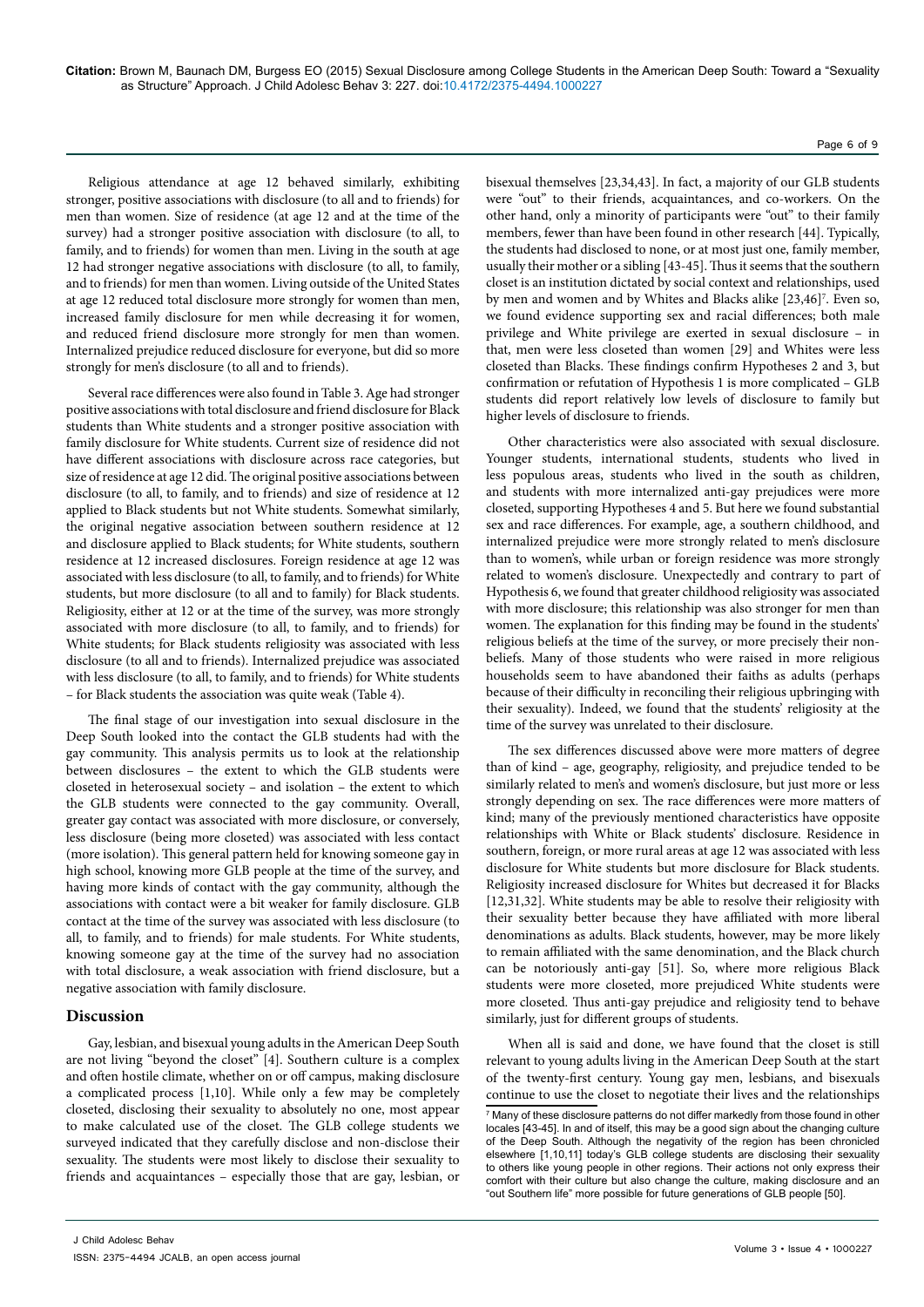they have with others – particularly family. Only a small minority of our students (approximately one in five) indicated that the closet had little relevance for them, that they were open about their sexuality to all. Not only were most students closeted from at least some (often most) of their friends and family, but they were also closeted, so to speak, from other gay men, lesbians, and bisexuals. The closet may protect GLB students from the (perceived) negative reactions of others, but it also prevents them from making the kinds of connections that could help them (or the GLB community [47]). The closet represents isolation from everyone – gay, lesbian, bisexual, and heterosexual.

## **Limitations**

Using existing data from an extensive survey of the sexual attitudes and behavior of college students, this article examines sexual disclosure among GLB college students in the Deep South. Because the focus of the larger project was not disclosure, we did not ask questions about motivations and the context of disclosure events. Additionally, if the project had been designed with the "sexuality as structure" approach in mind, we could have collected more information on the social environments of our GLB participants and how those contexts shaped their expectations and experiences [23]. Never the less, the existing data allowed us to assess factors that encourage or discourage, ease or impede sexual disclosure. And for the first time, we were able to get at the obverse of disclosure, non-disclosure. It is critical that in order to better understand sexuality, an important contributor to social identity, we need more information on how and in what ways sexual identities are shared and disclosed, particularly those for sexual minority group members.

Other characteristics of our sample reduced our abilities to generalize our results, including its methodology (the data were collected via a convenience method). Large, probability samples on this topic for this age group do not exist. As a result, our sample of GLB college students in the Deep South is appropriate for exploring sexual disclosure among college students – a time during which young adults are forming their adult identities. Identifying GLB young adults in representative surveys is potentially fraught with measurement error. Sexual identities, relationships, and behaviors among young adults are not always in agreement, and in turn are influenced by attitudes toward homosexuality, gay men, and lesbians. Furthermore, convenience samples are useful for testing theory Lucas, et al.). Here we sought to extend Risman's et al. [13,14] "gender as social structure" perspective to "sexuality as social structure."

Another characteristic of our sample, its age (the data were collected in 2002), limited our conclusions. These data were collected at the very start of the new millennium. In the years since the data were collected attitudes toward homosexuality, gay men, and lesbians have liberalized. For example, in 2002 no state was recognizing samesex marriage. Remarkably, in the summer of 2015, same-sex marriage has become the law of the land. Attitudes toward same-sex marriage changed dramatically over the past quarter of a century. And not just attitudes about same-sex marriage, attitudes toward the "morality of homosexuality" and other gay rights have also become more favorable over time, although many of the civil rights attitudes (allowing a lesbian/gay man to give a speech in a community, permitting a book written by a lesbian/gay man in a library, and supporting lesbian/gay men teachers) had majority support before the 1990s. And law may advance at a different, in some cases faster, rate than cultural change. Even with these improvements, though, resistance to gay rights and negative attitudes and behaviors remain, and the experiences of GLB youth and young adults vary by region and social position. For example,

sexual minority youth continue to report very high levels of bullying victimization, substantially higher than that reported by heterosexual youth . A nationwide survey of LGBTQ students conducted by the Gay, Lesbian & Straight Education Network in 2013 found that 71 percent had heard homophobic remarks frequently or often, 74% had been verbally harassed because of their sexual orientation, and 36% had been physically harassed because of their sexual orientation. Thus, while there have been larger cultural improvements since the data were collected, GLB youth continue to find themselves in unaccepting and limiting (and unfortunately at times, dangerous) social environments which would impact their sexual disclosure in the ways we illuminated by this analysis. These findings will allow future researchers to document change in experiences of sexual disclosure. Moreover, the cultural changes discussed do not resonate as much in the Deep South, areas and communities of which remain steadfastly opposed to and actively fighting them.

Because our sample was comprised of college students, the results may be biased towards greater disclosure than would be found in a sample of middle- or high school students or in a sample of young adults who do not attend college. College students, after all, are more likely to have contact with other GLB individuals, which may encourage and ease sexual disclosure. Moreover, the university where the research was conducted is located in a large city with active and highly visible gay communities. Having access and knowledge of the kind of resources and role models available because of the study's location may also encourage and ease sexual disclosure, especially to friends and non-family, as we found. However, given the fact that so little sexual disclosure was reported by our participants, we can only surmise that the suppressing effects of being raised in the Deep South (as was the case for many of the students) trump the encouraging effects of living in a relatively gay-friendly city.

Finally, the cross-sectional characteristic of the sample limits our abilities to test and infer causal relationships. As with other research, our data rely on self-reports and are thus subject to memory's inaccuracies. Future longitudinal research will be better able to address the goal of causality.

In combination, these limitations may restrict our conclusions, but the positives outweigh the negatives. That is, these data remain the best available to address sexual disclosure among young GLB adults in the American Deep South at the dawn of the twenty-first century and test the value of the "sexuality as structure" approach. We hope future research will build on our findings and provide the ability for comparisons and theorizing about any changes over time.

## **Conclusion**

We must recognize the importance of post-closet theory; it is essential to gay history, scholarship, and policy work. Yet, if we do not acknowledge any internal biases and endeavour to include other realities, mainstream gay culture will replicate the prejudices and discrimination found in heteronormative society, marginalization among the marginalized [9]. Post-closet theory often minimizes variations of age, race, gender, religion, or geography, all factors that we have found to shape disclosure. Future theoretical work must incorporate these diverse, intersectional experiences [31]. After all, identifying as gay or lesbian does not exist on its own; it is one component of an identity in relation to many others. Ignoring this intersectionality privileges some identities, such as sex as male and race as white.

Thus, we argue that a "sexuality as structure" approach [13,14]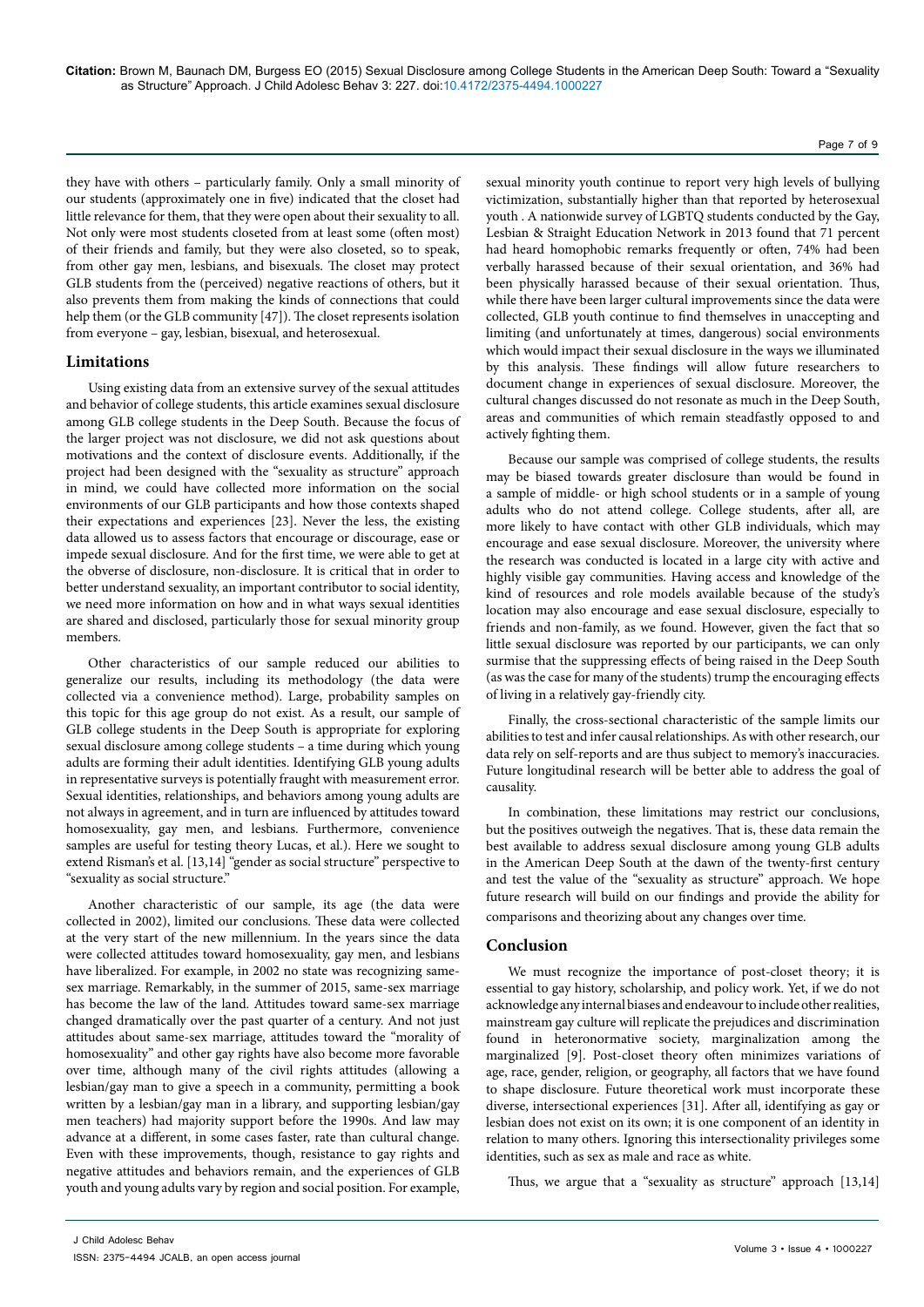better explains the GLB college students' sexual disclosure in the Deep South than post-closet theory.8 The results discussed above illustrate how various individual-level characteristics and identities influence the disclosure of a sexual identity of gay, lesbian, or bisexual. We also see how the institution of the closet is created and maintained through these individual characteristics, identities, and interactions. We have identified key individual characteristics/identities that have particular importance for these disclosure interactions. The contemporary sexuality structure privileges men and White Americans, easing their disclosure, while it constrains women and people of color, impeding their disclosure. Yet, social context can modify these constraints and privileges. Age, religion, and geography interact with sex and race/ ethnicity to dissuade or persuade disclosure. Given these patterns, it becomes clear that, like gender [13] sexuality as a structure is influenced by and has consequences for other facets of society.

We might be tempted to see disclosure as an individual choice, but the "sexuality as structure" approach makes clear the social forces and contexts that shape disclosure [13,14]. We might also be tempted to see sexuality as an accumulation of social actors. But the structure of sexuality is emergent – it is more than the sum of its parts. The structure of sexuality is not reducible to people and locations. In addition, the structure of sexuality is not unchangeable destiny. Not only do GLB people interact with, and thus influence, this structure, but they can also resist and challenge it. They retain their agency within the structure. Their sexual disclosure simultaneously affirms and contests the existing structure, both supporting and challenging the status quo and heteronormativity [13] and by their disclosure actions, GLB people in turn shape the structure of sexuality [13].

The "sexuality as structure" approach not only provides a framework for understanding sexual disclosure, but it also helps direct our gaze for social change. In order to increase acceptance and visibility of GLB people, activists should direct their attention towards the kinds of social contexts and forces described above. For example, to take into account family influences – which are very important for the health of GLB young adults [45], activists may want to collaborate with groups like PFLAG (Parents, Families and Friends of Lesbians and Gays), or to take into account religious influences, activists may want to seek partnerships with churches, synagogues, and mosques. At the least, college campuses should assess their climates for GLBTQ students [22].

We view this project as a first step in understanding the Southern closet. Future research on this topic would benefit from a qualitative approach, one that would allow us to get at more of the moving parts of the on-going disclosure process – a process that may have a beginning, but often has no end [10,46]. That way Southern GLB college students will be able to express in their own words their motivations and experiences. In the end, what we have presented here is a statistical snapshot of sexual disclosure among GLB college students in the Deep South at the start of the twenty-first century. It is our hope that this research will encourage and influence future projects that take into account the diversity of the GLBTQ community. But more importantly, we hope that this research will encourage more gay, lesbian, or bisexual students to express themselves freely in a culture that both supports and protects them.

1. [Barton B \(2010\) Abomination-Life as a Bible belt gay. J Homosexuality 57: 465-](http://www.ncbi.nlm.nih.gov/pubmed/20391006) [484.](http://www.ncbi.nlm.nih.gov/pubmed/20391006)

Page 8 of 9

- 2. [Ghaziani A \(2011\) Post-gay collective identity construction. Soc Probl 58: 99-125.](http://www.jstor.org/stable/10.1525/sp.2011.58.1.99?seq=1#page_scan_tab_contents)
- Savin-Williams RC (2005) The new gay teenager. Cambridge, MA: Harvard [University Press.](http://www.hup.harvard.edu/catalog.php?isbn=9780674022560)
- 4. [Seidman S \(2002\) Beyond the closet: The transformations of gay and lesbian](https://books.google.co.in/books/about/Beyond_the_Closet.html?id=xUXcujfeXCIC&redir_esc=y)  [life. NewYork, NY: Routledge.](https://books.google.co.in/books/about/Beyond_the_Closet.html?id=xUXcujfeXCIC&redir_esc=y)
- 5. [Seidman S, Meeks C, Traschen F \(1999\) Beyond the closet? The changing](http://www.researchgate.net/publication/249719645_Beyond_the_Closet_The_Changing_Social_Meaning_of_Homosexuality_in_the_United_States)  [social meaning of homosexuality in the United Stated. Sexualities 2: 9-34.](http://www.researchgate.net/publication/249719645_Beyond_the_Closet_The_Changing_Social_Meaning_of_Homosexuality_in_the_United_States)
- 6. Alimahomed S (2010) Thinking outside of the rainbow: Women of color redefining queer politics and identity. Soc Identities 16: 151-168.
- 7. [Bates DD \(2010\) Once-married African-American lesbians and bisexual](http://www.tandfonline.com/doi/pdf/10.1080/00918360903488848#.Va5UveFSLFA)  [women: Identity development and the coming-out process. J Homosexuality](http://www.tandfonline.com/doi/pdf/10.1080/00918360903488848#.Va5UveFSLFA)  [57: 197-225.](http://www.tandfonline.com/doi/pdf/10.1080/00918360903488848#.Va5UveFSLFA)
- 8. Grov C, Bimbi D, Nanín J, Parsons J (2006) Race, ethnicity, gender, and generational factors associated with the coming out process among gays, lesbians, and bisexual individuals. J Sex Res 43: 115-121.
- 9. [Han C \(2007\) They don't want to cruise your type: Gay men of color and the](http://www.tandfonline.com/doi/abs/10.1080/13504630601163379#.Va8q1Pmqqko)  [racial politics of exclusion. Soc Identities 13: 51-67.](http://www.tandfonline.com/doi/abs/10.1080/13504630601163379#.Va8q1Pmqqko)
- 10. [Barton B \(2012\) Pray the gay away: The extraordinary lives of Bible belt gays.](http://nyupress.org/books/9780814786376/)  [New York, NY: New York University Press.](http://nyupress.org/books/9780814786376/)
- 11. Law CL (2001) Introduction. In CL Dews and CL Law (Edn), Out in the south. Philadelphia, PA: Temple University Press 1-8.
- 12. [McQueen K \(2009\) We are all God's children, y'all: Race, gender, and sexuality](http://www.jstor.org/stable/10.1525/sp.2009.56.1.151?seq=1#page_scan_tab_contents)  [in lesbian- and gay-affirming congregations. Soc Probl 56: 151-173.](http://www.jstor.org/stable/10.1525/sp.2009.56.1.151?seq=1#page_scan_tab_contents)
- 13. [Risman BJ \(1998\) Gender vertigo: American families in transition. New Haven,](http://yalepress.yale.edu/book.asp?isbn=9780300072150)  [CT: Yale University Press.](http://yalepress.yale.edu/book.asp?isbn=9780300072150)
- 14. [Risman BJ \(2004\) Gender as a social structure: Theory wrestling with activism.](http://www.jstor.org/stable/4149444?seq=1#page_scan_tab_contents)  [Gender andSociety 18: 429-450.](http://www.jstor.org/stable/4149444?seq=1#page_scan_tab_contents)
- 15. [Bonilla-Silva E \(2001\) White supremacy and racism in the post-civil rights era.](https://www.rienner.com/title/White_Supremacy_and_Racism_in_the_Post_Civil_Rights_Era)  [Boulder, CO: Lynne Rienner Publishers, Inc.](https://www.rienner.com/title/White_Supremacy_and_Racism_in_the_Post_Civil_Rights_Era)
- 16. [Adams TE \(2010\) Paradoxes of sexuality, gay identity, and the closet. Sym 33:](http://onlinelibrary.wiley.com/doi/10.1525/si.2010.33.2.234/abstract)  [234-256.](http://onlinelibrary.wiley.com/doi/10.1525/si.2010.33.2.234/abstract)
- 17. [Legate N, Ryan RM, Weinstein N \(2012\) Is coming out always a "good thing"?](http://spp.sagepub.com/content/3/2/145.abstract)  [Exploring the relations of autonomy support, outness, and wellsness for](http://spp.sagepub.com/content/3/2/145.abstract)  [lesbian, gay, and bisexual individuals. Soc Psychol Pers Sci 3: 145-152.](http://spp.sagepub.com/content/3/2/145.abstract)
- 18. [Welde KD, Hubbard EA \(2003\) I'm glad I'm not gay! Heterosexual student](http://www.jstor.org/stable/3211426)  [emotional experiences in college classroom with a coming out assignment.](http://www.jstor.org/stable/3211426)  [Teach Sociol 31: 73-84.](http://www.jstor.org/stable/3211426)
- 19. [Meeks C \(2006\) Gay and straight rites of passage. In S Seidman, N Fischer](http://www.bokus.com/bok/9780415781251/introducing-the-new-sexuality-studies/)  [and C Meeks \(Eds.\), Introducing the new sexuality studies. New York, NY:](http://www.bokus.com/bok/9780415781251/introducing-the-new-sexuality-studies/)  [Routledge 57-64.](http://www.bokus.com/bok/9780415781251/introducing-the-new-sexuality-studies/)
- 20. [Beemyn G, Rankin S \(2011\) Introduction to the special issue on LGBTQ](http://www.tandfonline.com/doi/abs/10.1080/00918369.2011.605728)  [campus experiences. J Homosexuality 58: 1159-1164.](http://www.tandfonline.com/doi/abs/10.1080/00918369.2011.605728)
- 21. [Fine LE \(2011\) Minimizing heterosexism and homophobia: Constructing](http://www.ncbi.nlm.nih.gov/pubmed/21442544)  [meaning of out campus LGB life. J Homosexuality 58: 521-546.](http://www.ncbi.nlm.nih.gov/pubmed/21442544)
- 22. [Yost MR, Gilmore S \(2011\) Assessing LGBTQ campus climate and creating](http://www.ncbi.nlm.nih.gov/pubmed/21957861)  [change. J Homosexuality 58:1330-1354.](http://www.ncbi.nlm.nih.gov/pubmed/21957861)
- 23. [Stoelting S \(2011\) Disclosure as an interaction: Why lesbian athletes disclose](http://www.ncbi.nlm.nih.gov/pubmed/21957855)  [their sexual identities in intercollegiate sport. J Homosexuality 58: 1187-1210.](http://www.ncbi.nlm.nih.gov/pubmed/21957855)
- 24. [Wickens CM, Sandlin JA \(2010\) Homophobia and heterosexism in a college](http://www.tandfonline.com/doi/abs/10.1080/09518390903551035#.Va8uZfmqqko)  [of education: A culture of fear, a culture of silence. Int J Qual Stud Educ 23:](http://www.tandfonline.com/doi/abs/10.1080/09518390903551035#.Va8uZfmqqko)  [651-670.](http://www.tandfonline.com/doi/abs/10.1080/09518390903551035#.Va8uZfmqqko)
- 25. [Rankin RA \(2003\) Campus climate for gay, lesbian, bisexual, and transgender](http://www.thetaskforce.org/static_html/downloads/reports/reports/CampusClimate.pdf)  [people: Anational perspective. National Gay and Lesbian Task Force.](http://www.thetaskforce.org/static_html/downloads/reports/reports/CampusClimate.pdf)  [Washington, D.C.](http://www.thetaskforce.org/static_html/downloads/reports/reports/CampusClimate.pdf)
- 26. [Swank E, Fahs B, Frost DM \(2013\) Region, social identities, and disclosure](http://onlinelibrary.wiley.com/doi/10.1111/soin.12004/abstract)  [practices as predictors of heterosexist discrimination against sexual minorities](http://onlinelibrary.wiley.com/doi/10.1111/soin.12004/abstract)  [in the United States. Sociological Inquiry 83: 238-258.](http://onlinelibrary.wiley.com/doi/10.1111/soin.12004/abstract)
- 27. [D'Emilio J, Freedman EB \(2012\) Intimate matters: A history of sexuality in](http://www.press.uchicago.edu/ucp/books/book/chicago/I/bo14770063.html)

<sup>&</sup>lt;sup>8</sup> We do not mean to suggest that all (or even most) post-closet scholarship is lacking. Instead, we contend that claims of the "demise of the closet" are premature and limited. Improvements in heterosexuals' attitudes toward GLB people (identifying reference) and reformation of gay rights organizations [2] suggest that American culture has moved along a "post-closet" or "post-gay" continuum, where human similarities are emphasized over differences.